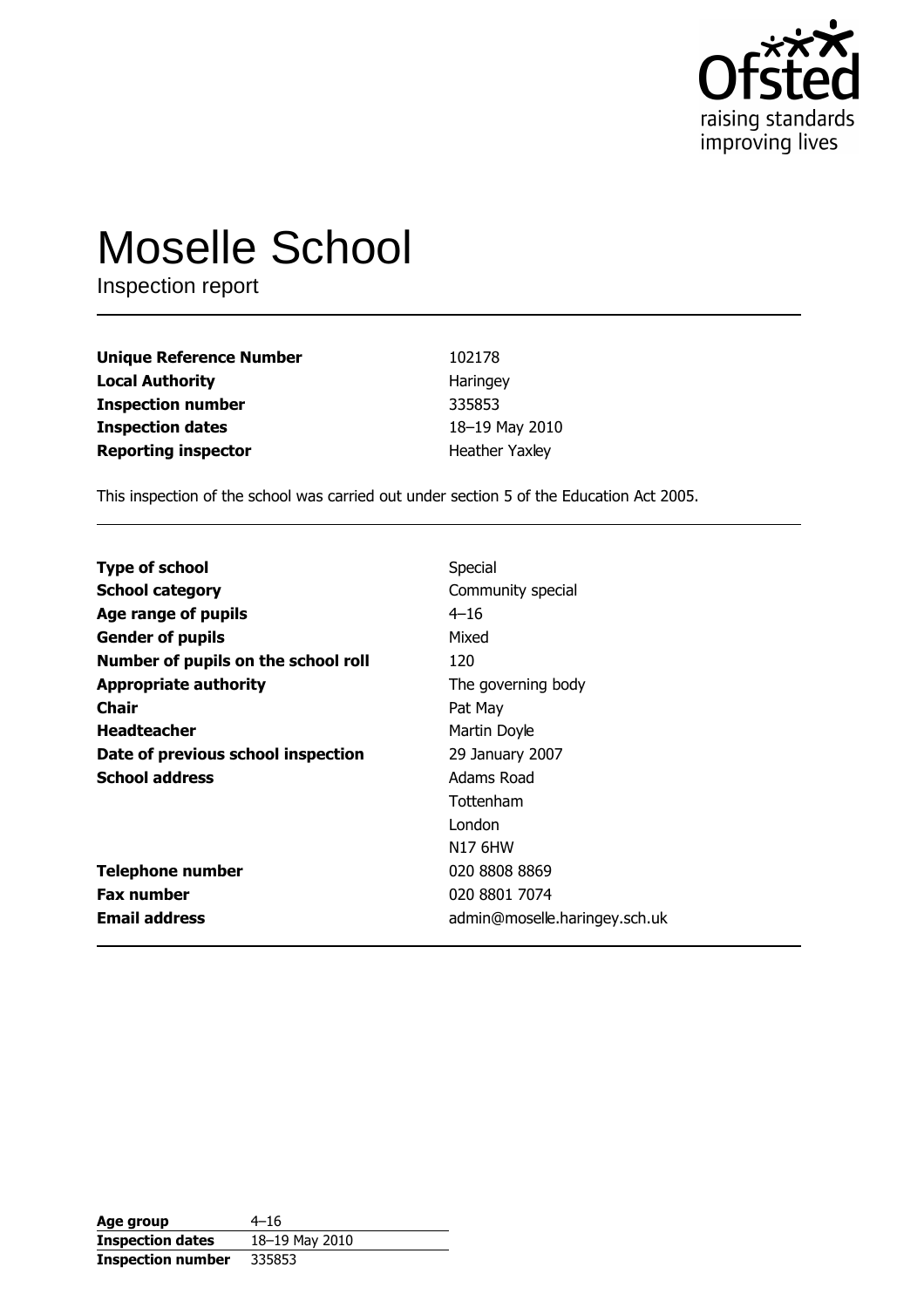The Office for Standards in Education, Children's Services and Skills (Ofsted) regulates and inspects to achieve excellence in the care of children and young people, and in education and skills for learners of all ages. It regulates and inspects childcare and children's social care, and inspects the Children and Family Court Advisory Support Service (Cafcass), schools, colleges, initial teacher training, work-based learning and skills training, adult and community learning, and education and training in prisons and other secure establishments. It rates council children's services, and inspects services for looked after children, safequarding and child protection.

Further copies of this report are obtainable from the school. Under the Education Act 2005, the school must provide a copy of this report free of charge to certain categories of people. A charge not exceeding the full cost of reproduction may be made for any other copies supplied.

If you would like a copy of this document in a different format, such as large print or Braille, please telephone 08456 404045, or email enquiries@ofsted.gov.uk.

You may copy all or parts of this document for non-commercial educational purposes, as long as you give details of the source and date of publication and do not alter the documentation in any way.

Royal Exchange Buildings St Ann's Square Manchester M2 7LA T: 08456 404045 Textphone: 0161 618 8524 E: enquiries@ofsted.gov.uk W: www.ofsted.gov.uk © Crown copyright 2010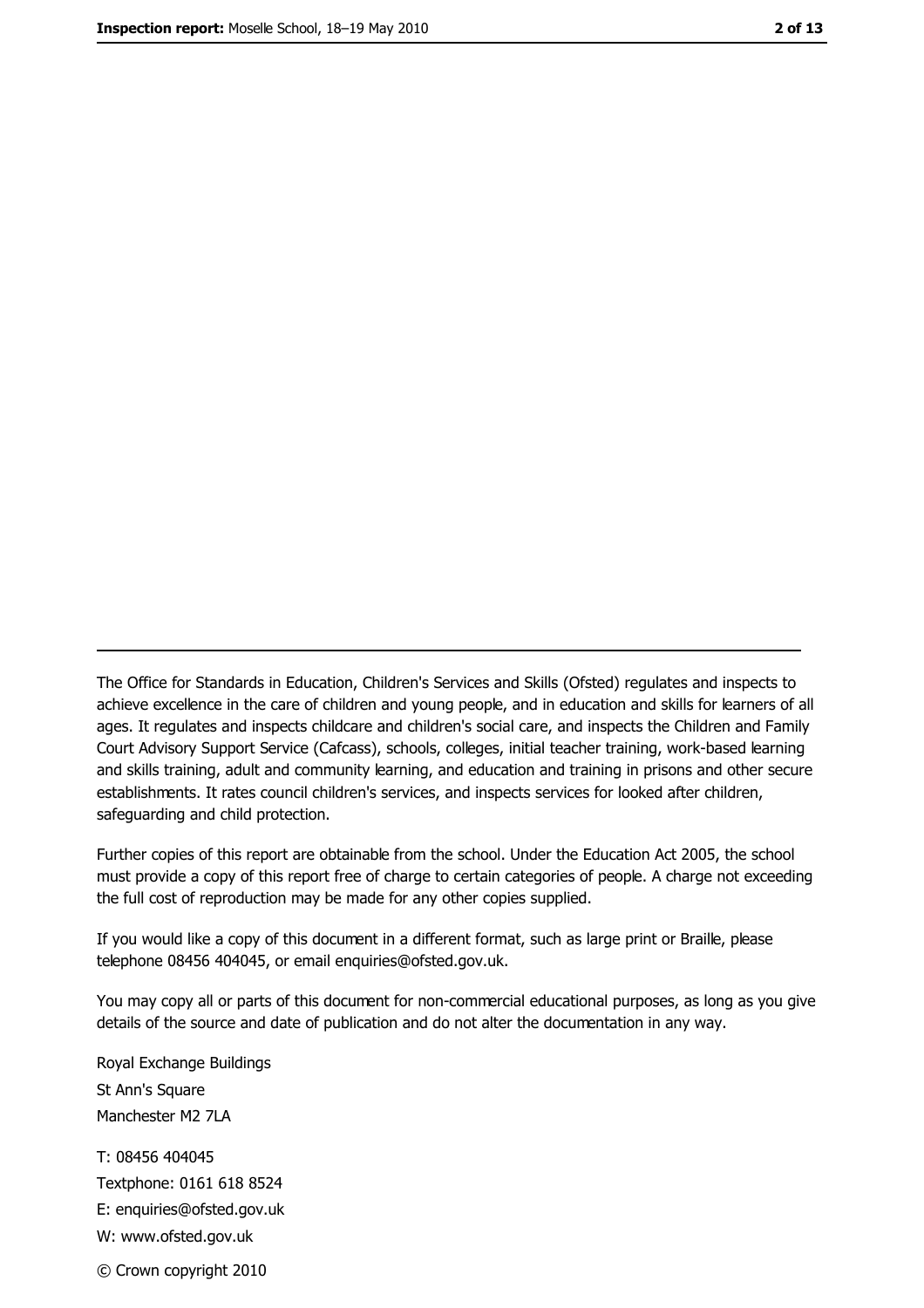# **Introduction**

This inspection was carried out by one of Her Majesty's Inspectors and an additional inspector. Eleven lessons were seen, involving 11 teachers. Meetings were held with groups of pupils, senior leaders, governors, therapists and the School Improvement Partner. Inspectors observed the school's work, and looked at documentation relating to the safeguarding of pupils, policies and action plans, assessment and tracking of pupils' attainment, and minutes of meetings. A number of questionnaires were scrutinised, including 15 from pupils, 37 from parents and carers, and 33 from staff.

The inspection team reviewed many aspects of the school's work. It looked in detail at the following:

- how much progress do pupils make from their individual starting points?  $\blacksquare$
- how independent are pupils?  $\blacksquare$
- how well do pupils communicate their needs, views and aspirations?  $\blacksquare$
- how effectively do governors discharge their statutory responsibilities?  $\blacksquare$

# Information about the school

Moselle School is located at two sites within a mile of one another in Tottenham and takes pupils with a range of complex learning needs including those associated with autistic spectrum disorders. The Early Years Foundation Stage comprises a Reception class which, together with Key Stage 1 classes, provides exclusively for pupils with learning needs relating to autism. Following a reorganisation of the local authority's sixth-form provision, students now leave Moselle at the end of Key Stage 4 to continue their studies at the sixth-form centre. In August 2011, Moselle, together with the adjacent special school, will close and new special schools for primary and secondary-aged learners will open in September 2011 on new sites, with new buildings.

Pupils represent the full range of socio-economic and cultural backgrounds. Approximately two thirds come from families who speak languages other than English at home, with Caribbean and African heritage being the most predominant ethnic groups. There are twice as many boys as girls. Four pupils are currently looked after by their local authority.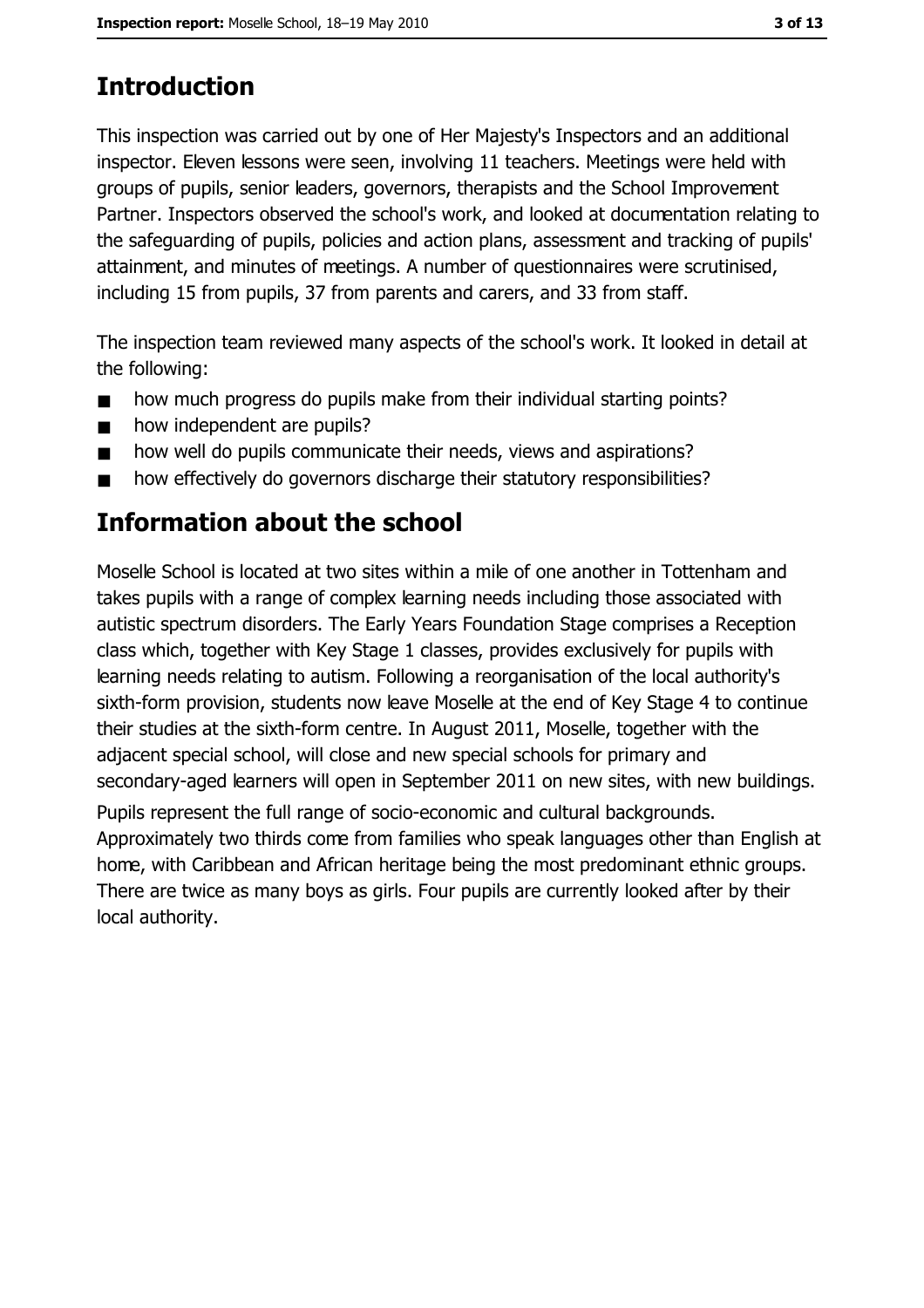# **Inspection judgements**

## Overall effectiveness: how good is the school?

#### The school's capacity for sustained improvement

## **Main findings**

Moselle is a good school where pupils of all ages make good progress in their academic learning and outstanding improvement in their personal and social development. This is because outstanding care, guidance and support form the cornerstone of the school's work. The commitment of all staff and governors to pupils and their families is very strong. Their professionalism and teamwork makes a significant contribution to pupils' ability, relative to their complex needs, to take good care of one another, to show high levels of consideration towards others and to grow confident in what they can do by themselves. It also ensures good attention to safeguarding pupils' health, safety and well-being.

Since the time of the last inspection, as a result of well targeted action, good improvements are evident across a range of the school's work, demonstrating good capacity to make further improvements. The quality of provision for children in the Early Years Foundation Stage has developed well and is outstanding. The curriculum across the school is increasingly tailored to pupils' differing needs and abilities. There is still more work to do on the curriculum because accredited opportunities for older pupils are limited. Consistent approaches to enhancing pupils' communication have improved their ability, particularly for those with the most complex language needs, to express choices, needs and views. This is particularly evident in their social development but staff make less use of communication strategies to maximise opportunities for pupils to assess their own learning in lessons. Pupils' attendance, now in line with national averages, has also improved since the last inspection. Attendance rates continue to rise steadily as a result of carefully targeted action.

Some areas of school development are not so well targeted. Action plans, policy reviews and analysis of information are not as sharply focused as they could be. For example, the school's tracking system gives insufficient attention to long-term targets from which to measure progress over time. Similarly, the governors have not given sufficient rigour to evaluating the effectiveness of some of the school's work, such as promoting cohesion in the community. In general, although self-evaluation is broadly accurate, senior leaders and the governors are not making the best use of the wealth of information that is available to them to become better informed about how well the pupils are doing.

## What does the school need to do to improve further?

Improve self-evaluation by senior leaders and the governing body so that plans,  $\blacksquare$ reviews and evaluations focus systematically on the difference that their actions

| 2                       |
|-------------------------|
| $\overline{\mathbf{z}}$ |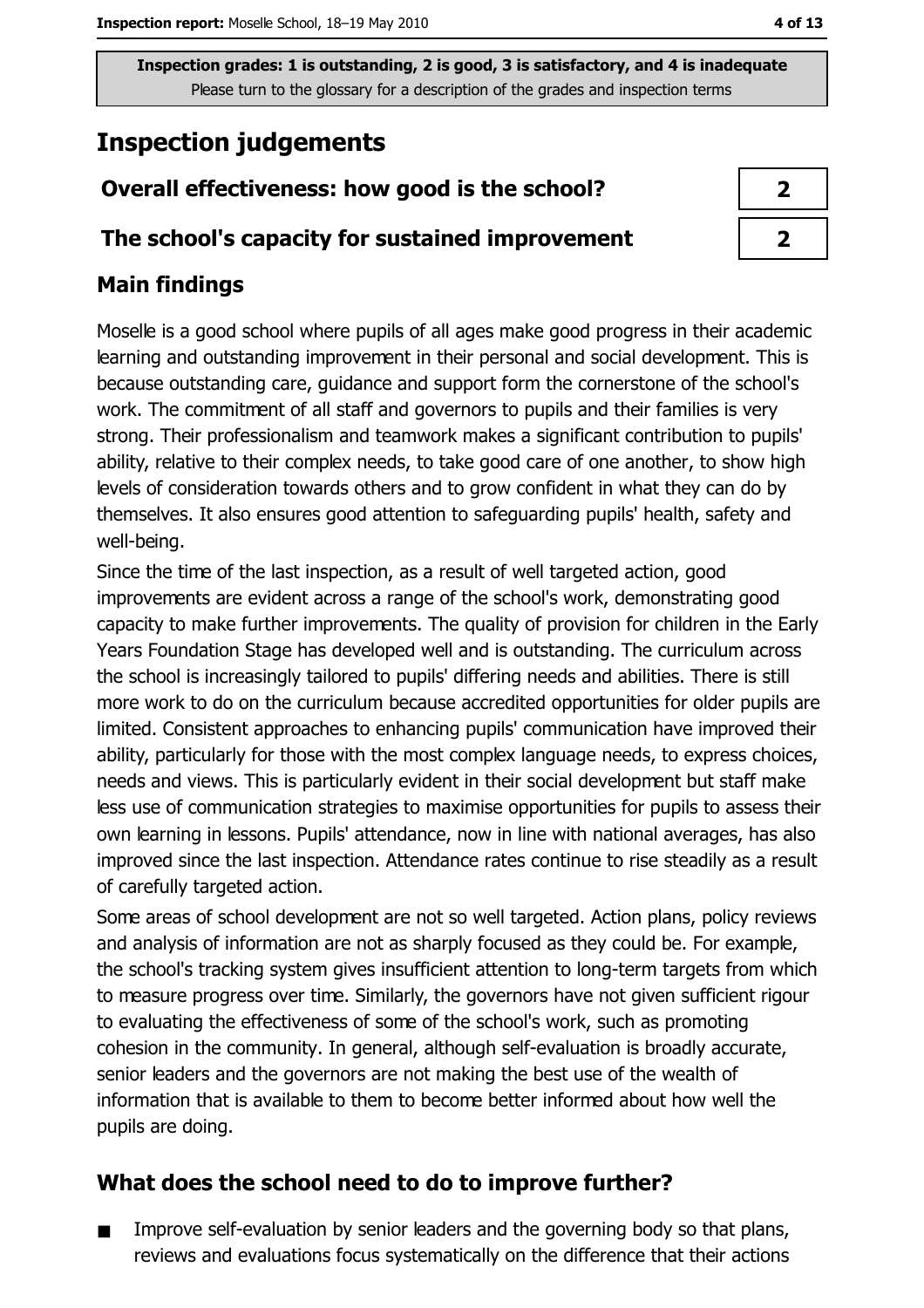make to pupils' outcomes.

- Improve assessment by:  $\blacksquare$ 
	- involving pupils more systematically in assessing their own work and knowing what to do next to improve it
	- setting clear targets for the end of each key stage, or beyond, so that progress for groups as well as individuals can be thoroughly evaluated and any potential underachievement identified.
- Improve the curriculum for older students by:
	- increasing the range of suitably challenging opportunities for achieving national accreditations
	- using assessment information to inform curriculum development, including subject leadership responsibilities.

#### **Outcomes for individuals and groups of pupils**

Pupils regularly exceed their individual targets for speaking, listening, attention, mathematics and personal skills. These targets are appropriately challenging and represent good progress from individual starting points for academic areas of learning and outstanding progress for personal development. A key feature is that pupils of all ages demonstrate that they feel confident and secure to take advantage of opportunities available to them. Their ability to try new things and make their thoughts and feelings known make a significant contribution not only to their learning but also to their emotional well-being, their health and their awareness of staying safe. For example, older students confidently travel to the sixth-form centre as part of their transition to post-16 provision, others travel independently to and from school. They know about internet safety and enjoy mutually supportive friendships. At lunchtime, pupils eat together with minimal close supervision, independently making their own lunch choices. It is particularly striking that pupils of all ages are at ease in one another's company, even at times of stress such as lunchtimes, playtimes and travelling off-site.

Pupils' behaviour around school and in lessons is particularly impressive, demonstrating an absence of anxiety and a willingness to consider the needs of others. Their personalities shine through in their interactions with others. Their behaviour contributes significantly to the calm and purposeful learning environment across the school. So, for example, it is not unusual for pupils with autism to relinguish favourite items in order to respond to adult requests and actively take part in activities. More-able pupils are sensitive to those not so able and routinely make sure that their friends are understood and have what they need.

Pupils enjoy the links with a special school in Ghana, including the simultaneous football matches and the video links. This is helping pupils of all abilities to appreciate what school life is like for those in other countries and how far away that is. Purposeful fundraising and making things for their friends in Ghana are developing pupils' awareness of the difference that they can make to another community as well as their

 $\mathbf{1}$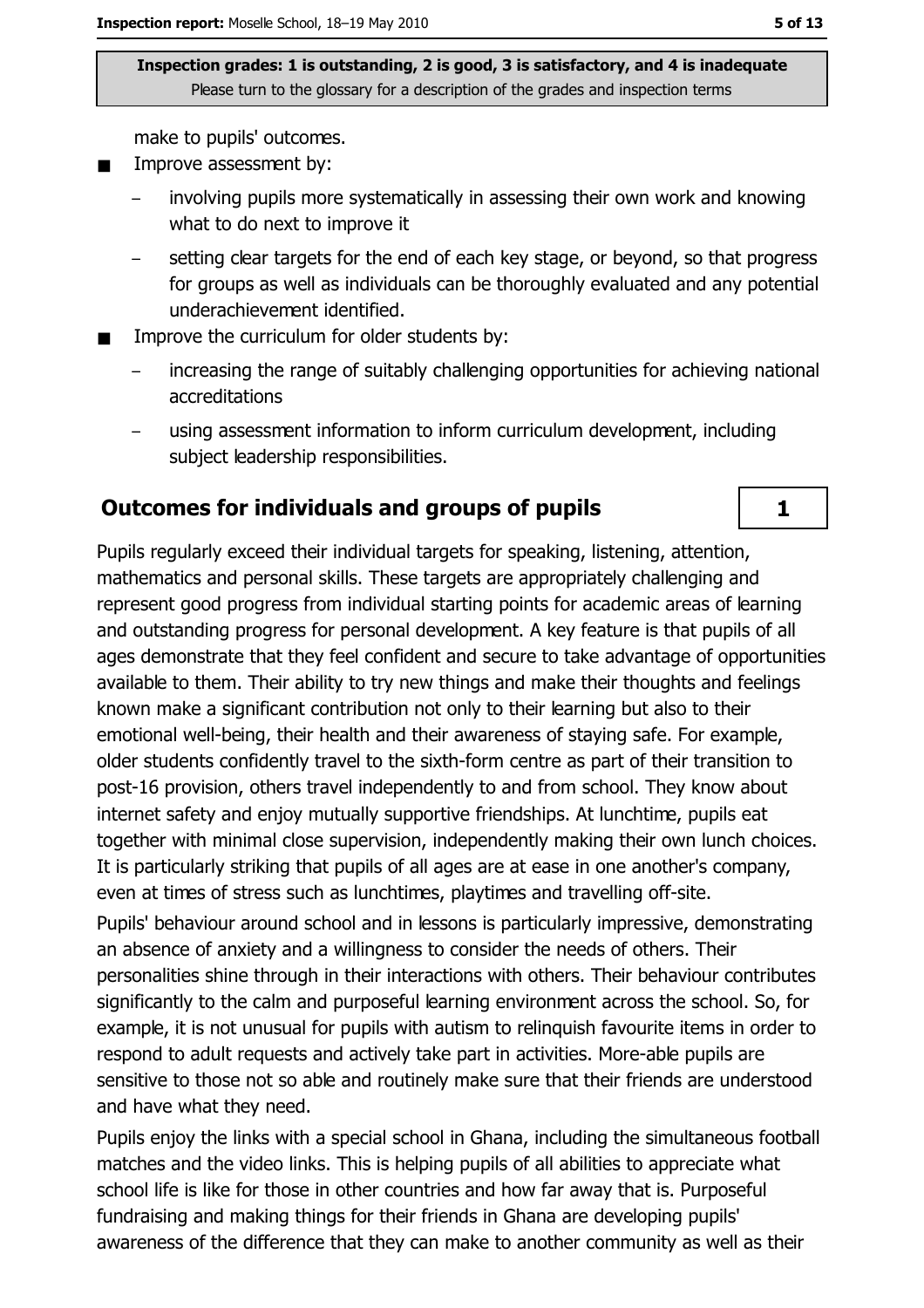appreciation of cultural differences.

These are the grades for pupils' outcomes

| Pupils' achievement and the extent to which they enjoy their learning                                                     |                |
|---------------------------------------------------------------------------------------------------------------------------|----------------|
| Taking into account:<br>Pupils' attainment <sup>1</sup>                                                                   | $\ast$         |
| The quality of pupils' learning and their progress                                                                        | $\overline{2}$ |
| The quality of learning for pupils with special educational needs and/or<br>disabilities and their progress               | 2              |
| The extent to which pupils feel safe                                                                                      |                |
| <b>Pupils' behaviour</b>                                                                                                  |                |
| The extent to which pupils adopt healthy lifestyles                                                                       | 1              |
| The extent to which pupils contribute to the school and wider community                                                   |                |
| The extent to which pupils develop workplace and other skills that will<br>contribute to their future economic well-being |                |
| Taking into account:<br>Pupils' attendance <sup>1</sup>                                                                   |                |
| The extent of pupils' spiritual, moral, social and cultural development                                                   | 1              |

#### How effective is the provision?

The school motto of learning to make the most of life characterises the provision. Teaching, the curriculum and pastoral support focus on providing pupils with meaningful learning activities where they are required to participate as part of a peer group. Learning is given high status. Lessons move at a brisk pace and are well planned for pupils to acquire and practise their target skills. In this way, they are challenged to do their best across a range of activities, such as learning to exchange and match objects, symbols and words through the story of Perseus and Medusa, or following instructions from a video to participate in a yoga session. Opportunities for pupils to assess their own learning are sometimes missed because they are not systematically built into the lessons.

 $\frac{1}{1}$  The grades for attainment and attendance are: 1 is high; 2 is above average; 3 is broadly average; and 4 is low.

<sup>\*</sup> In some special schools inspectors do not make a judgement about attainment in relation to expectations of the pupils' age.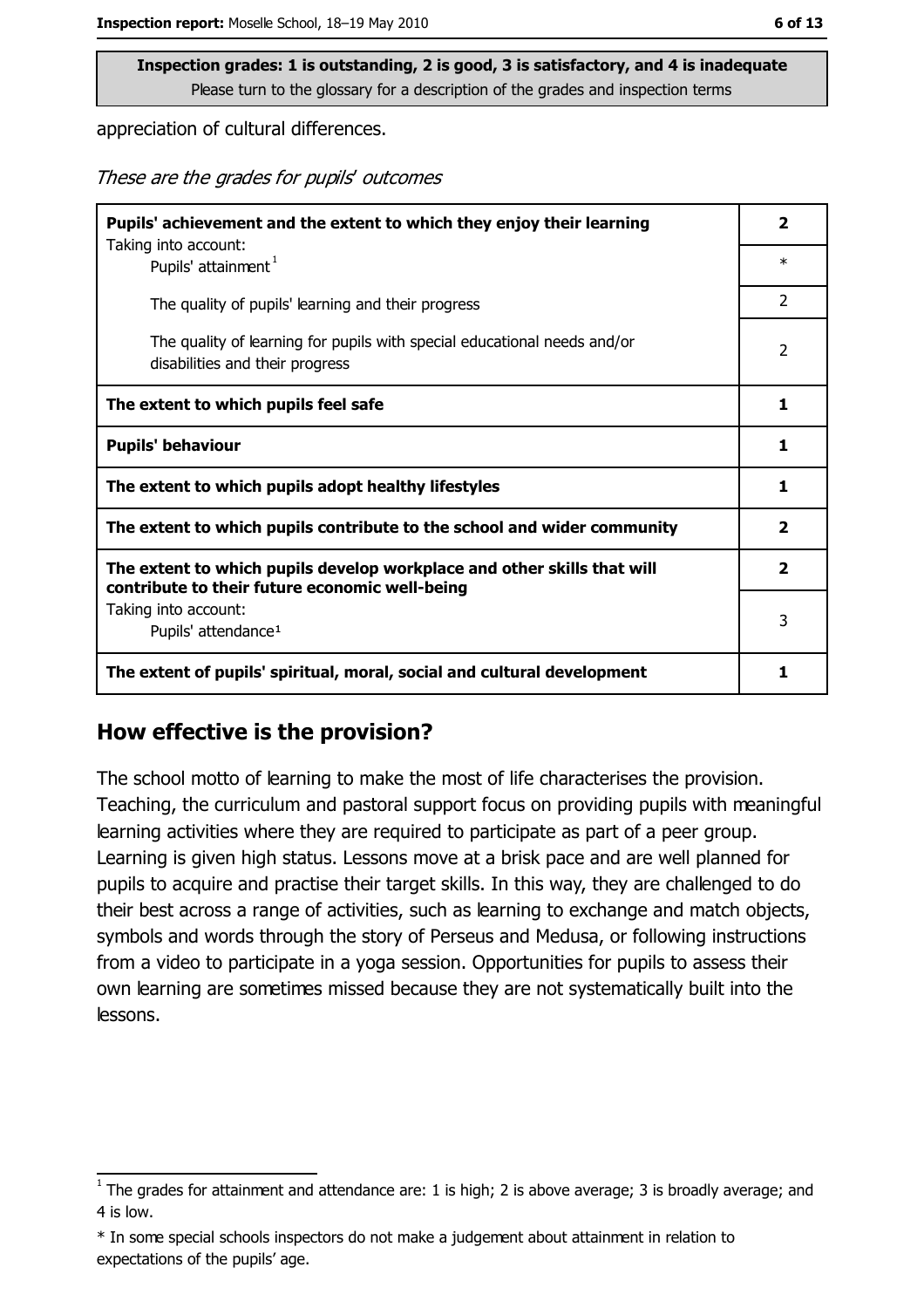These are the grades for the quality of provision

| The quality of teaching                                                                                    |  |
|------------------------------------------------------------------------------------------------------------|--|
| Taking into account:<br>The use of assessment to support learning                                          |  |
| The extent to which the curriculum meets pupils' needs, including, where<br>relevant, through partnerships |  |
| The effectiveness of care, guidance and support                                                            |  |

#### How effective are leadership and management?

It is no mean feat that at the same time as planning for the new schools for September next year, senior staff and the governors have successfully ensured continued improvement of this school since the last inspection. The transition is going well and confidence is high. The headteacher in particular has ensured effective consultation and communication with staff, pupils and families.

The approach to action planning and the evaluation of the school's work has lost some of its rigour. Subject leaders are not yet fully involved in scrutinising the effectiveness of teaching and learning in their respective areas. The governing body, while scrupulous in its financial management, has not given sufficient attention to scrutinising the effectiveness of some policies such as those for promoting equality of opportunity and community cohesion. Nevertheless, in practice, senior staff lead very much by example in their ambition for pupils to do well and to remove any barriers that might be in the way. Nothing is done for the sake of doing it; everything done on a day-to-day basis has a purpose, rooted in expanding pupils' opportunities and horizons. They know what needs to be done next and are well placed to do so, particularly in relation to the curriculum and assessment.

These are the grades for leadership and management

| The effectiveness of leadership and management in embedding ambition and<br>driving improvement                                                                     |   |  |
|---------------------------------------------------------------------------------------------------------------------------------------------------------------------|---|--|
| Taking into account:<br>The leadership and management of teaching and learning                                                                                      | 2 |  |
| The effectiveness of the governing body in challenging and supporting the<br>school so that weaknesses are tackled decisively and statutory responsibilities<br>met | 2 |  |
| The effectiveness of the school's engagement with parents and carers                                                                                                | 2 |  |
| The effectiveness of partnerships in promoting learning and well-being                                                                                              |   |  |
| The effectiveness with which the school promotes equality of opportunity and<br>tackles discrimination                                                              |   |  |
| The effectiveness of safeguarding procedures                                                                                                                        |   |  |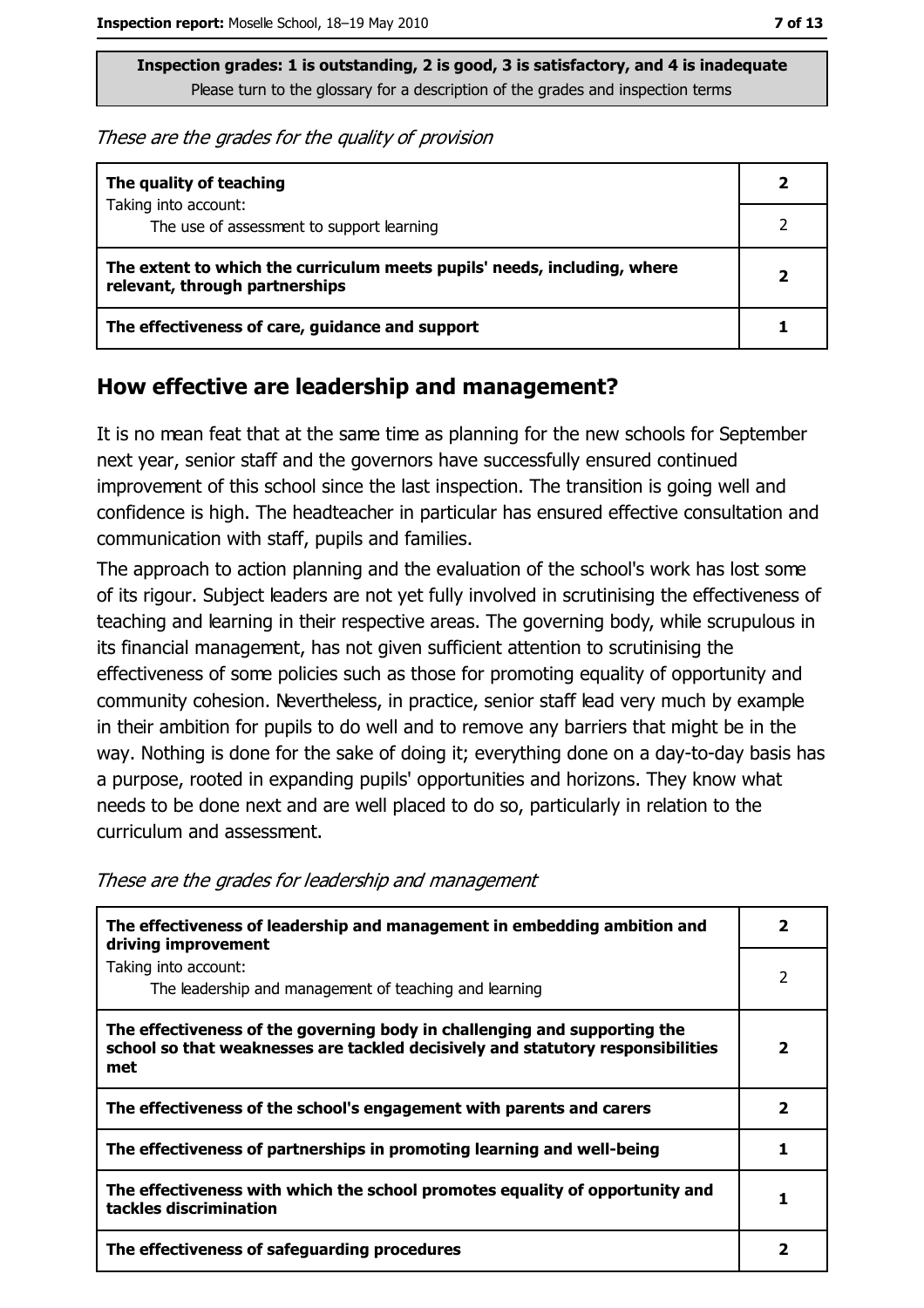| Inspection grades: 1 is outstanding, 2 is good, 3 is satisfactory, and 4 is inadequate<br>Please turn to the glossary for a description of the grades and inspection terms |   |  |
|----------------------------------------------------------------------------------------------------------------------------------------------------------------------------|---|--|
| The effectiveness with which the school promotes community cohesion                                                                                                        | 3 |  |
| The effectiveness with which the school deploys resources to achieve<br>value for money                                                                                    | 1 |  |

#### **Early Years Foundation Stage**

The current group of children in the Reception class have clearly made exceptional progress during this academic year. This is characteristic of the way that the youngest children in the school are prepared for playing their part as they move into Key Stage 1. They can work well as part of a group and have established secure ways of communicating with staff. So, for example, preferences for working in particular areas on particular activities are easily expressed, effectively developing independence and choice.

The curriculum has improved significantly since the time of the last inspection. The six areas of learning are now thoroughly embedded both indoors and outdoors with a sensible balance of activities to broaden children's preferences without creating anxiety or over-stimulation. Potential limited access to the outside area because of no direct access has been sensibly overcome by encouraging children to communicate their preference.

The coordinator leads a well-informed team who are as one in their approaches to the children and their high expectations for them. Assessments are thorough, not only providing a contextual record of what the children can do but also providing information that is used to plan follow-up activities based on their interests and current skills. In addition, these assessments contribute to a smooth transition into Key Stage 1.

| <b>Overall effectiveness of the Early Years Foundation Stage</b>                             |  |
|----------------------------------------------------------------------------------------------|--|
| Taking into account:<br>Outcomes for children in the Early Years Foundation Stage            |  |
| The quality of provision in the Early Years Foundation Stage                                 |  |
| The effectiveness of leadership and management of the Early Years<br><b>Foundation Stage</b> |  |

These are the grades for the Early Years Foundation Stage

### **Views of parents and carers**

Almost a quarter of parents and carers completed the pre-inspection questionnaire. The overwhelming majority indicate that they are happy with the way that the school supports the children. This mirrors the findings from the school's own canvassing of their views. There are very few written comments from children's' families, either in this set of questionnaires or those of the school, making it difficult to evaluate the things that they are particularly pleased or concerned about.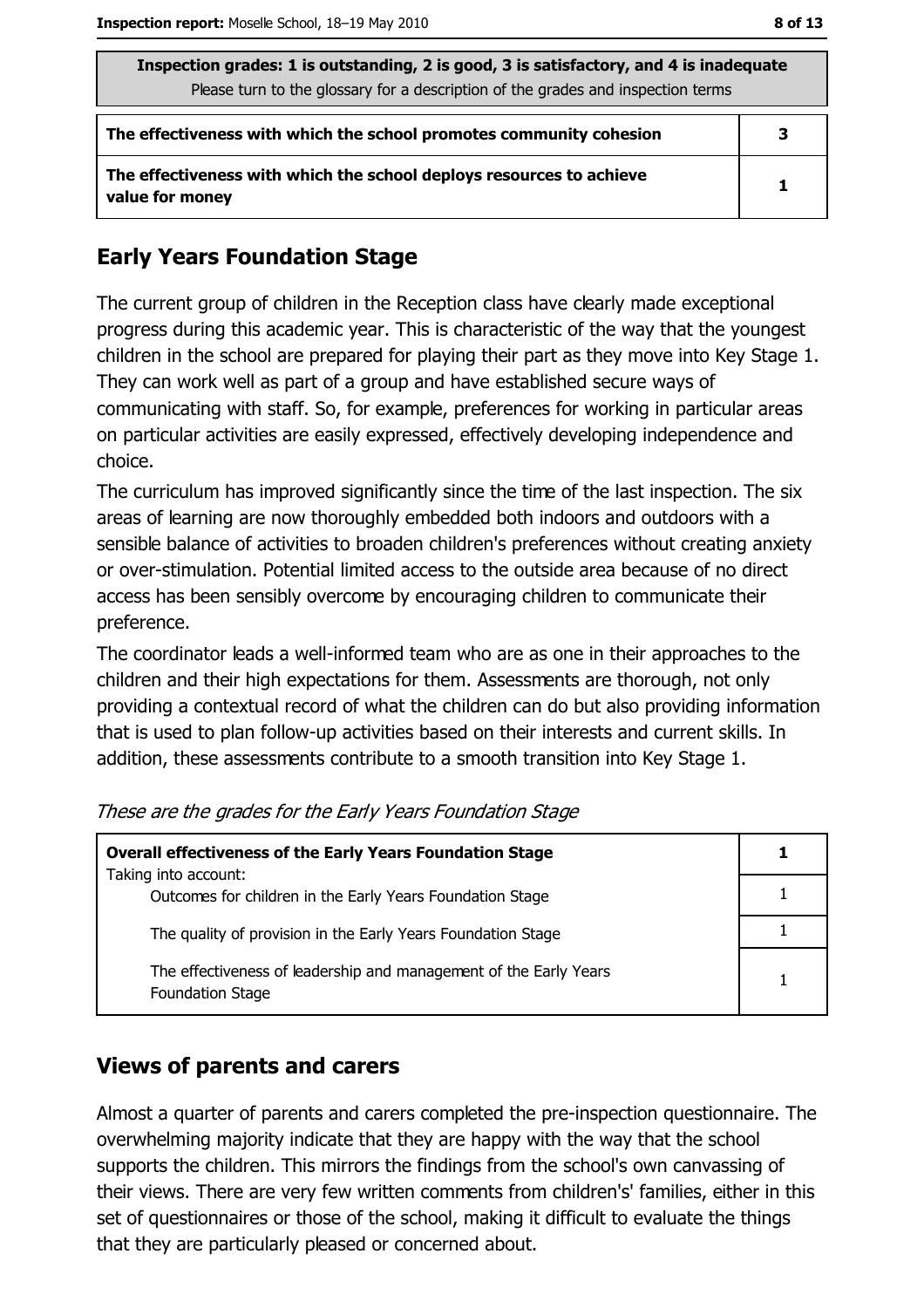#### Responses from parents and carers to Ofsted's questionnaire

Ofsted invited all the registered parents and carers of pupils registered at Moselle School to complete a questionnaire about their views of the school. In the questionnaire, parents and carers were asked to record how strongly they agreed with 13 statements about the school. The inspection team received 37 completed questionnaires by the end of the on-site inspection. In total, there are 120 pupils registered at the school.

| <b>Statements</b>                                                                                                                                                                                                                                       | <b>Strongly</b><br><b>Agree</b> |               | <b>Agree</b> |               |                | <b>Disagree</b> |              | <b>Strongly</b><br>disagree |
|---------------------------------------------------------------------------------------------------------------------------------------------------------------------------------------------------------------------------------------------------------|---------------------------------|---------------|--------------|---------------|----------------|-----------------|--------------|-----------------------------|
|                                                                                                                                                                                                                                                         | <b>Total</b>                    | $\frac{0}{0}$ | <b>Total</b> | $\frac{0}{0}$ | <b>Total</b>   | $\frac{0}{0}$   | <b>Total</b> | $\frac{0}{0}$               |
| My child enjoys school                                                                                                                                                                                                                                  | 23                              | 62            | 13           | 35            | 1              | 3               | $\mathbf 0$  | $\mathbf 0$                 |
| The school keeps my child<br>safe                                                                                                                                                                                                                       | 21                              | 57            | 16           | 43            | 0              | 0               | 0            | 0                           |
| The school informs me<br>about my child's progress                                                                                                                                                                                                      | 20                              | 54            | 13           | 35            | 3              | 8               | $\mathbf 0$  | $\mathbf 0$                 |
| My child is making enough<br>progress at this school                                                                                                                                                                                                    | 16                              | 43            | 19           | 51            | $\overline{2}$ | 5               | 0            | $\mathbf 0$                 |
| The teaching is good at this<br>school                                                                                                                                                                                                                  | 20                              | 54            | 15           | 41            | 0              | 0               | 0            | $\mathbf 0$                 |
| The school helps me to<br>support my child's learning                                                                                                                                                                                                   | 17                              | 46            | 18           | 49            | 1              | 3               | 0            | 0                           |
| The school helps my child to<br>have a healthy lifestyle                                                                                                                                                                                                | 18                              | 49            | 18           | 49            | $\mathbf{1}$   | 3               | $\mathbf 0$  | 0                           |
| The school makes sure that<br>my child is well prepared for<br>the future (for example<br>changing year group,<br>changing school, and for<br>children who are finishing<br>school, entering further or<br>higher education, or<br>entering employment) | 19                              | 51            | 13           | 35            | $\mathbf 0$    | 0               | 0            | $\mathbf 0$                 |
| The school meets my child's<br>particular needs                                                                                                                                                                                                         | 23                              | 62            | 14           | 38            | 0              | 0               | $\mathbf{0}$ | $\mathbf 0$                 |
| The school deals effectively<br>with unacceptable behaviour                                                                                                                                                                                             | 17                              | 44            | 19           | 51            | 0              | 0               | $\mathbf 0$  | 0                           |
| The school takes account of<br>my suggestions and<br>concerns                                                                                                                                                                                           | 16                              | 43            | 19           | 51            | 0              | 0               | 0            | 0                           |
| The school is led and<br>managed effectively                                                                                                                                                                                                            | 17                              | 46            | 17           | 46            | $\mathbf 0$    | 0               | $\mathbf 0$  | $\mathbf 0$                 |
| Overall, I am happy with my<br>child's experience at this<br>school                                                                                                                                                                                     | 20                              | 54            | 16           | 43            | $\pmb{0}$      | 0               | $\bf{0}$     | $\pmb{0}$                   |

The table above summarises the responses that parents and carers made to each statement. The percentages indicate the proportion of parents and carers giving that response out of the total number of completed questionnaires. Where one or more parents and carers chose not to answer a particular question, the percentages will not add up to 100%.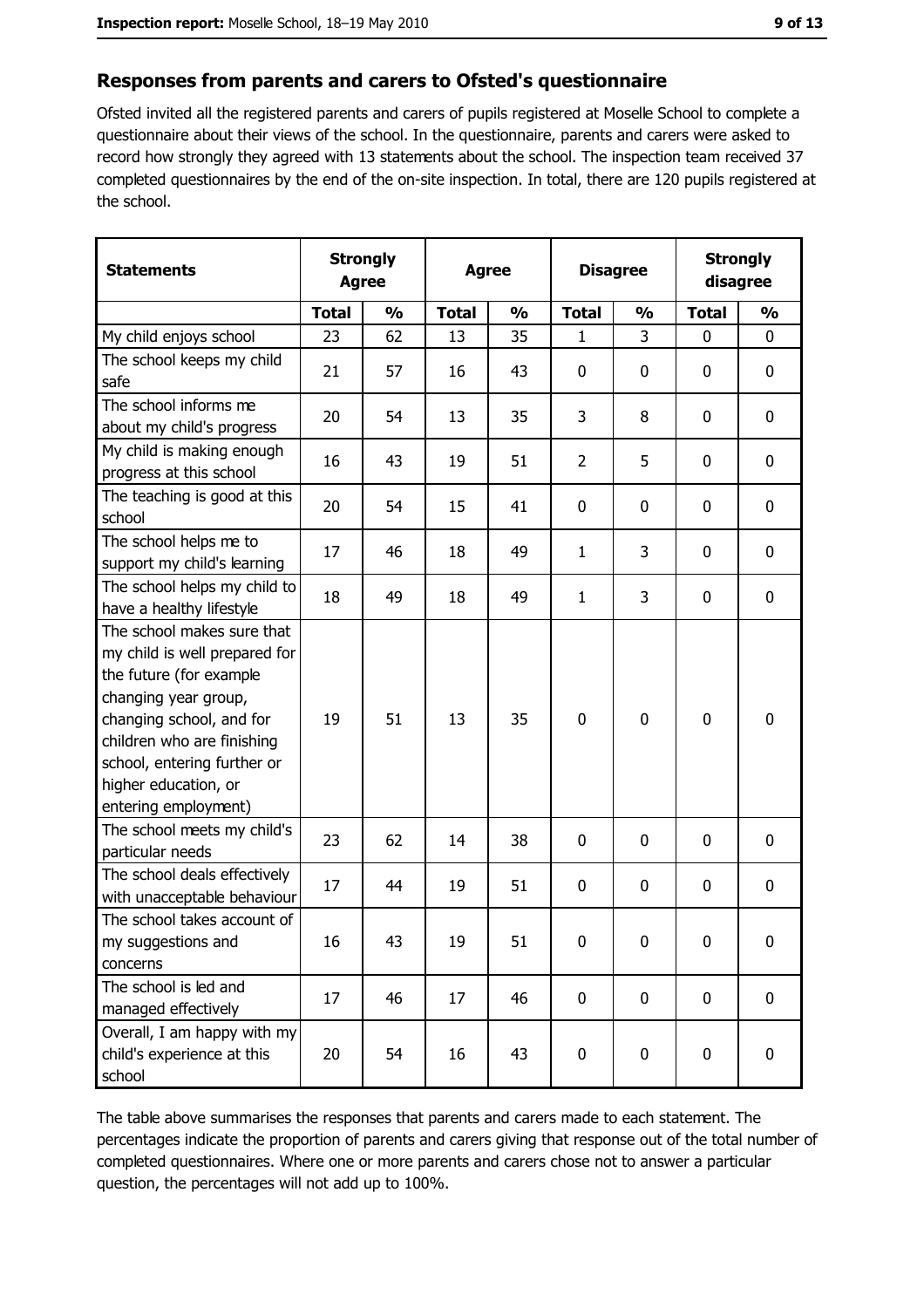# Glossary

| Grade   | <b>Judgement</b> | <b>Description</b>                                                                                                                                                                                                               |
|---------|------------------|----------------------------------------------------------------------------------------------------------------------------------------------------------------------------------------------------------------------------------|
| Grade 1 | Outstanding      | These features are highly effective. An oustanding<br>school provides exceptionally well for its pupils' needs.                                                                                                                  |
| Grade 2 | Good             | These are very positive features of a school. A school<br>that is good is serving its pupils well.                                                                                                                               |
| Grade 3 | Satisfactory     | These features are of reasonable quality. A satisfactory<br>school is providing adequately for its pupils.                                                                                                                       |
| Grade 4 | Inadequate       | These features are not of an acceptable standard. An<br>inadequate school needs to make significant<br>improvement in order to meet the needs of its pupils.<br>Ofsted inspectors will make further visits until it<br>improves. |

## What inspection judgements mean

#### **Overall effectiveness of schools**

|                       | Overall effectiveness judgement (percentage of<br>schools) |      |                     |                   |  |
|-----------------------|------------------------------------------------------------|------|---------------------|-------------------|--|
| <b>Type of school</b> | <b>Outstanding</b>                                         | Good | <b>Satisfactory</b> | <b>Inadequate</b> |  |
| Nursery schools       | 51                                                         | 45   | 0                   | 4                 |  |
| Primary schools       | 6                                                          | 41   | 42                  | 10                |  |
| Secondary schools     | 8                                                          | 34   | 44                  | 14                |  |
| Sixth forms           | 10                                                         | 37   | 50                  | 3                 |  |
| Special schools       | 32                                                         | 38   | 25                  | 5                 |  |
| Pupil referral units  | 12                                                         | 43   | 31                  | 14                |  |
| All schools           | 9                                                          | 40   | 40                  | 10                |  |

New school inspection arrangements were introduced on 1 September 2009. This means that inspectors now make some additional judgements that were not made previously.

The data in the table above is for the period 1 September to 31 December 2009 and is the most recently published data available (see www.ofsted.gov.uk). Please note that the sample of schools inspected during the autumn term 2009 was not representative of all schools nationally, as weaker schools are inspected more frequently than good or outstanding schools.

Percentages are rounded and do not always add exactly to 100. Secondary school figures include those that have sixth forms, and sixth form figures include only the data specifically for sixth form inspection judgements.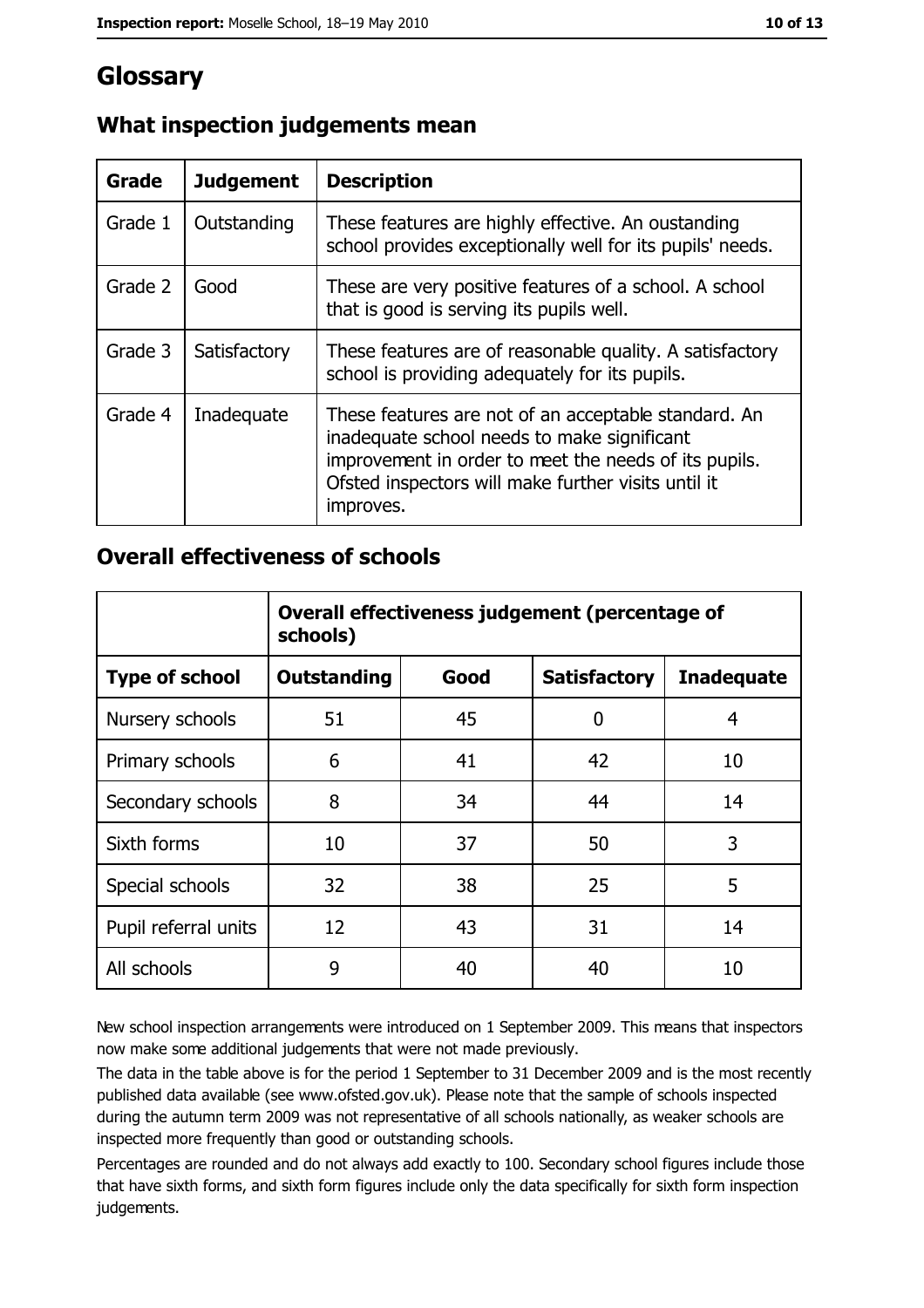# **Common terminology used by inspectors**

| Achievement:                  | the progress and success of a pupil in<br>their learning, development or training.                                                                                                                                                                                                                           |
|-------------------------------|--------------------------------------------------------------------------------------------------------------------------------------------------------------------------------------------------------------------------------------------------------------------------------------------------------------|
| Attainment:                   | the standard of the pupils' work shown by<br>test and examination results and in<br>lessons.                                                                                                                                                                                                                 |
| Capacity to improve:          | the proven ability of the school to<br>continue improving. Inspectors base this<br>judgement on what the school has<br>accomplished so far and on the quality of<br>its systems to maintain improvement.                                                                                                     |
| Leadership and management:    | the contribution of all the staff with<br>responsibilities, not just the headteacher,<br>to identifying priorities, directing and<br>motivating staff and running the school.                                                                                                                                |
| Learning:                     | how well pupils acquire knowledge,<br>develop their understanding, learn and<br>practise skills and are developing their<br>competence as learners.                                                                                                                                                          |
| <b>Overall effectiveness:</b> | inspectors form a judgement on a school's<br>overall effectiveness based on the findings<br>from their inspection of the school. The<br>following judgements, in particular,<br>influence what the overall effectiveness<br>judgement will be.                                                               |
|                               | The school's capacity for sustained<br>improvement.<br>Outcomes for individuals and groups<br>of pupils.<br>The quality of teaching.<br>The extent to which the curriculum<br>meets pupil's needs, including where<br>relevant, through partnerships.<br>The effectiveness of care, guidance<br>and support. |
| Progress:                     | the rate at which pupils are learning in<br>lessons and over longer periods of time. It<br>is often measured by comparing the<br>pupils' attainment at the end of a key<br>stage with their attainment when they<br>started.                                                                                 |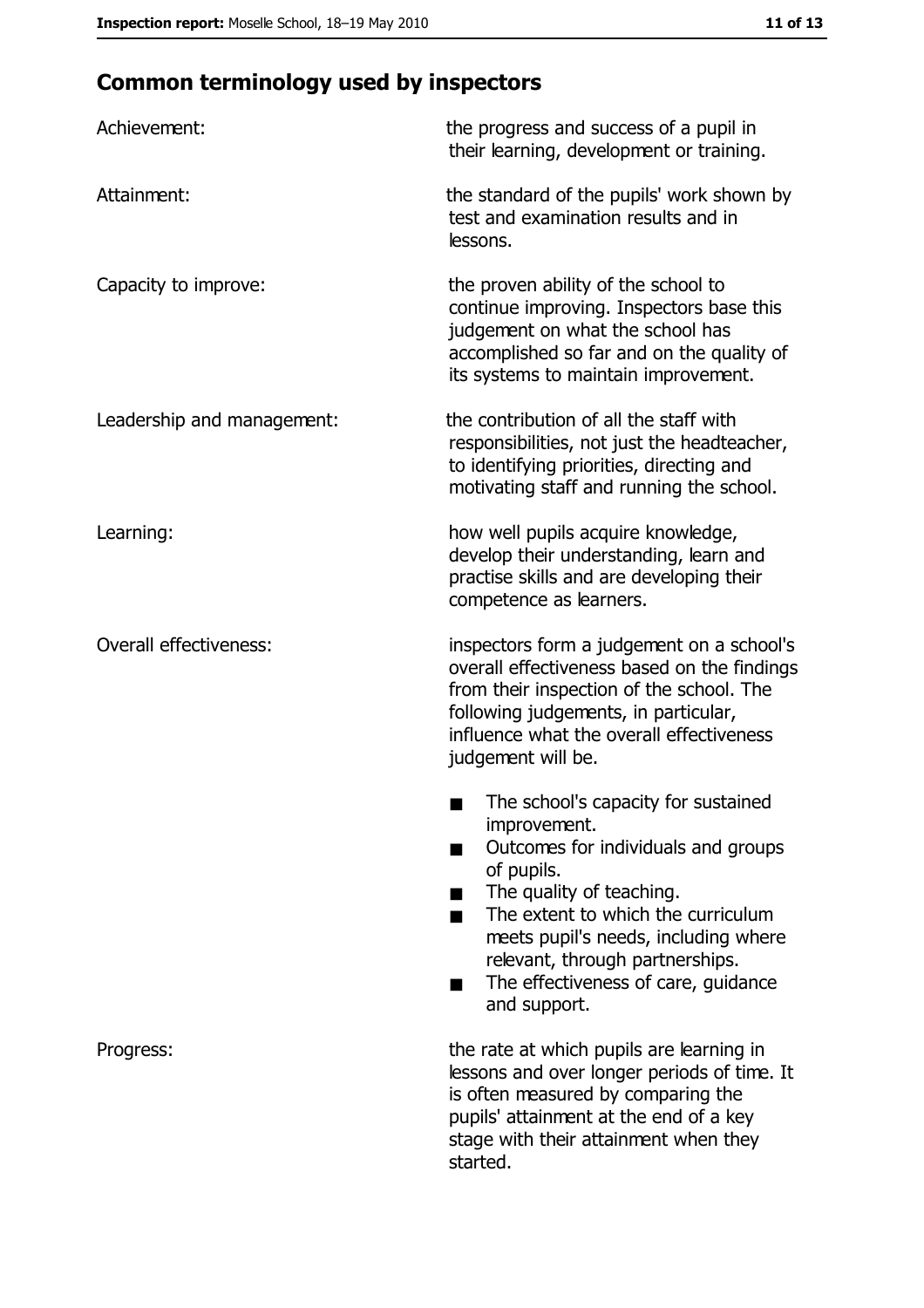This letter is provided for the school, parents and carers to share with their children. It describes Ofsted's main findings from the inspection of their school.



20 May 2010

Dear Pupils

Inspection of Moselle School, Tottenham, London N17 6HW

It was a pleasure to inspect your school. Thank you for helping us to find out about your school. I am sorry that I couldn't meet some of you, because you were at Macaroni Wood, but I hope that you had a good trip.

Moselle is a good school. You are very happy here and work hard. Your behaviour is excellent and you take good care of one another. You also enjoy learning about children in Ghana and helping them, too.

Mr Doyle and all of the staff do a good job in making sure that you can do your best. They want to make things even better and are going to do this by helping you to learn even more things and to check more carefully how well you are doing.

Thank you.

Yours sincerely

**Heather Yaxley** 

Her Majesty's Inspector